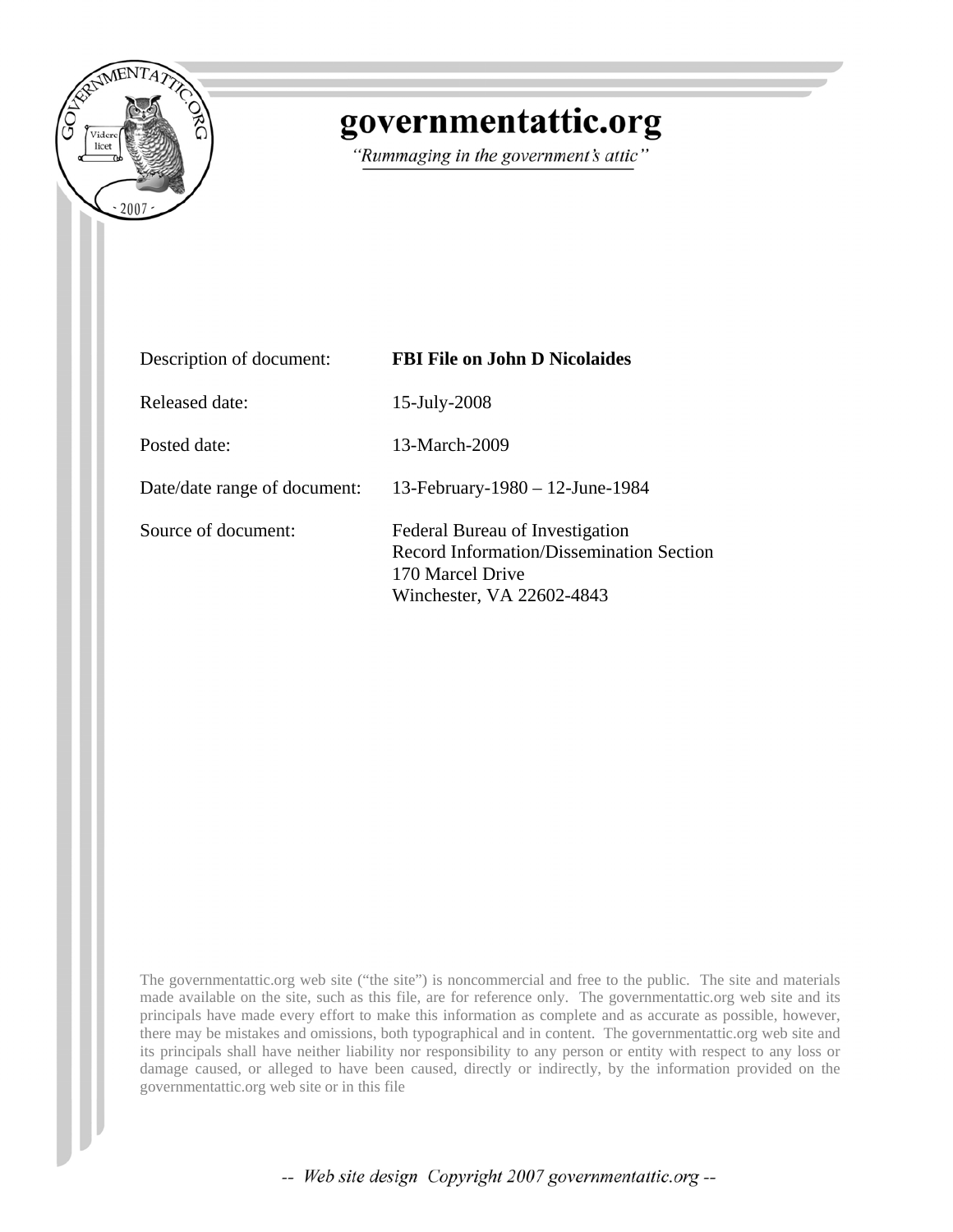U.S. **Department of Justice**



**Federal Bureau of Investigation**

•

*Washington, D.C. 20535*

July 15,2008

Subject: NICOLAIDES, JOHN D Request No.: 0988958- 000 1190

While processing your Freedom of Information-Privacy Acts (FOIPA) request, documents from other Government agency(ies) [OGA] concerning your subject were located. The material was referred for consultation.

This consultation is finished and the enclosed material is being released to you with deletions made pursuant to Title 5, United States Code, Section(s) 552/552a as noted below. See the enclosed form for an explanation of these exemptions.

| <b>Section 552</b> |                     | Section 552a     |
|--------------------|---------------------|------------------|
| $\boxtimes$ (b)(1) | $\square$ (b)(7)(A) | $\square$ (d)(5) |
| $\square$ (b)(2)   | $\square$ (b)(7)(B) | $\square(j)(2)$  |
| $\square$ (b)(3)   | $\square$ (b)(7)(C) | $\square$ (k)(1) |
|                    | $\square$ (b)(7)(D) | $\square$ (k)(2) |
|                    | $\square$ (b)(7)(E) | $\square$ (k)(3) |
|                    | $\square$ (b)(7)(F) | $\square$ (k)(4) |
| $\square(b)(4)$    | $\square(b)(8)$     | $\square$ (k)(5) |
| $\boxtimes$ (b)(5) | $\square$ (b)(9)    | $\square$ (k)(6) |
| $\square$ (b)(6)   |                     | $\square$ (k)(7) |

⊠ You may appeal any FBI denials by writing to the Director, Office of Information and Privacy, United States Department of Justice, 1425 New York Ave., NW, Suite 11050, Washington, D.C., 20530-0001, within sixty days from the date of this letter. The envelope and the letter should be clearly marked "Freedom of Information Appeal" or "Information Appeal." Please cite the FOIPA number assigned to your request so that it may easily be identified.

Sincerely yours,

David M. Hardy Section Chief, Record/Information Dissemination Section Records Management Division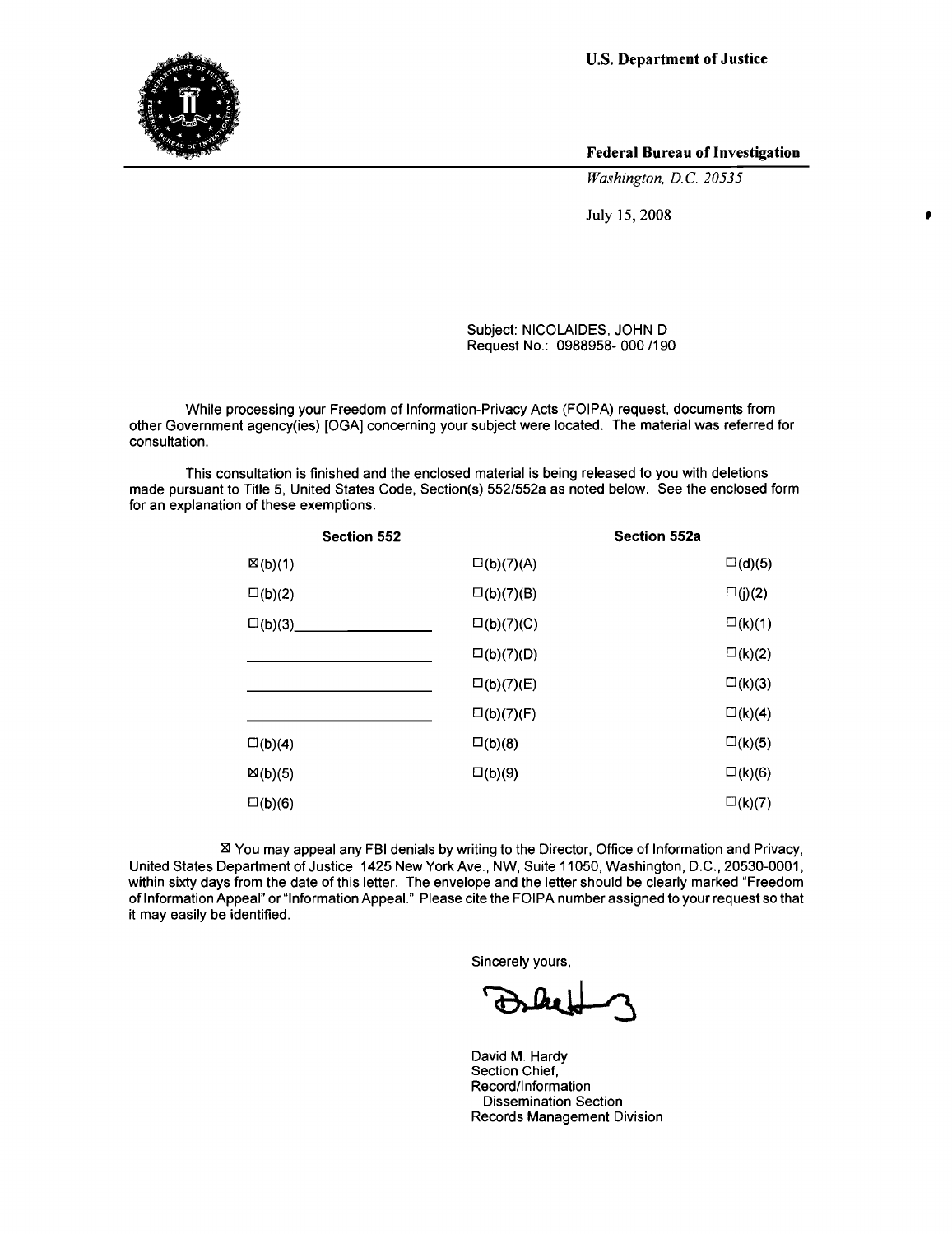### FEDERAL BUREAU OF INVESTIGATION FOIPA DELETED PAGE INFORMATION SHEET

Serial Description ~ COVER SHEET 07/16/1948

Total Deleted Page $(s) \sim 22$ Page 19 - Duplicate 116-101121-9, Pg. 1 Page 21 - Duplicate 116-101121-9, Pg.3 Page 23 ~ Duplicate 116-101121-9, Pg. 5 Page 26 - Duplicate 116-101121-9, Pg.8 Page 27 - Duplicate 1116-101121-9, Pg.9 Page 30 - Duplicate 116-101121-9, Pg.12 Page 31 - Duplicate 116-101121-9, Pg.13 Page 32 - Duplicate 116-101121-9, Pg.14 Page  $38 \sim b1$ , b5 Page  $39 - b1$ Page 40 - b1 Page 41 - b1 Page  $75 - b1$ Page 20 - Duplicate 116-101121-9, Pg. 2 Page 22 - Duplicate 116-101121-9, Pg. 4 Page 24 - Duplicate 116-101121-9, Pg. 6 Page 25 - Duplicate 116-101121-9, Pg. 7 Page 28 - Duplicate 116-101121-9, Pg. 10 Page 29 - Duplicate 116-101121-9, Pg. 11 Page 33 - Duplicate 116-101121-9, Pg. 15 Page 34 - Duplicate 116-101121-9, Pg. 16 Page 35 - Duplicate 116-101121-9, Pg. 17

> X Deleted Pagels) X X No Duplication Fee X  $X$  for this Page  $X$ .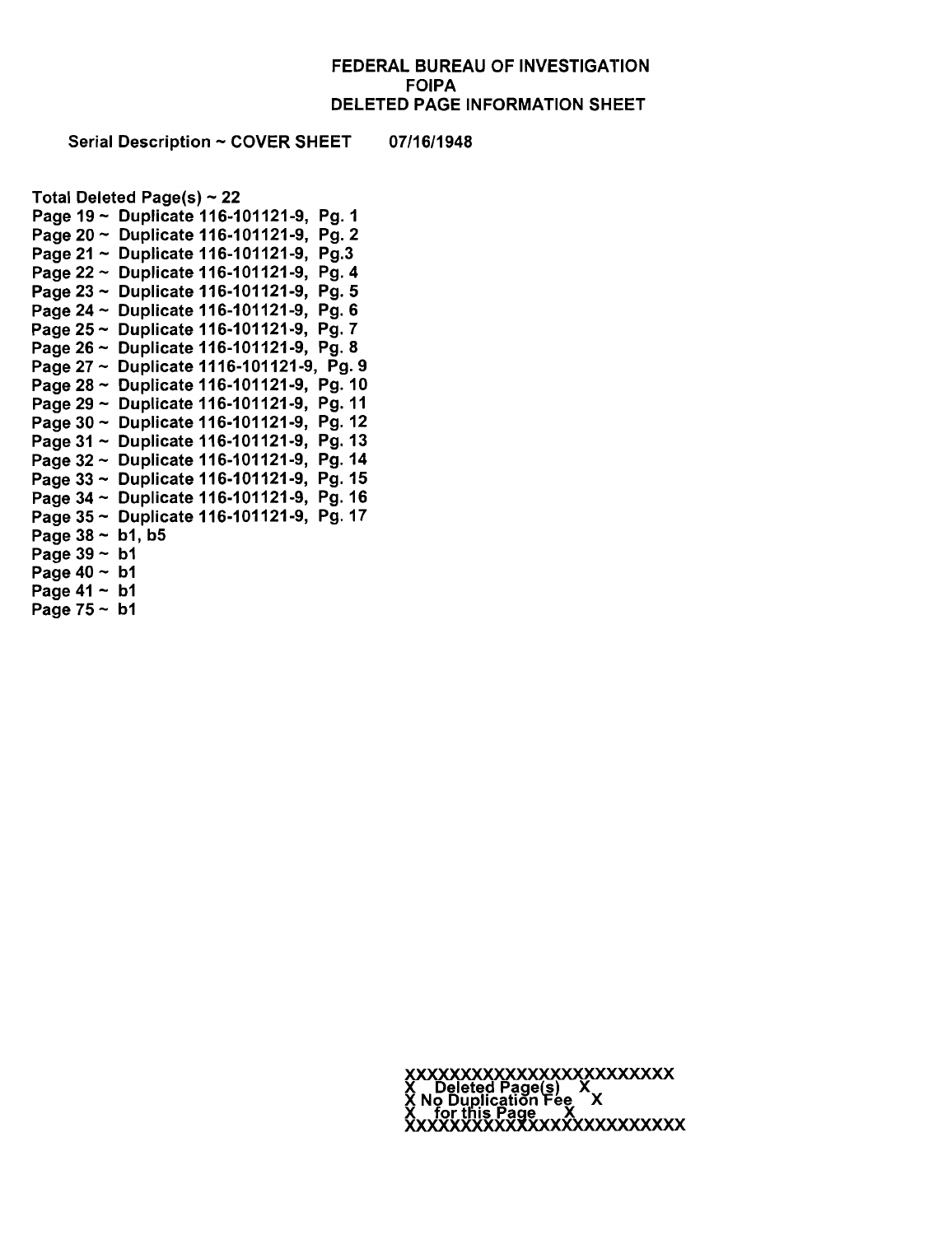**/..'** " ,,~-\_•..--\_.~  $~\frac{1}{2}$  ....  $~\frac{1}{2}$  ....  $~\frac{1}{2}$  $\mathbb{R}^4$  .  $\mathbb{R}$  $\frac{1}{\sqrt{2\pi}}\int_{0}^{\frac{\pi}{2}}\frac{dx}{x}dx$  . Then  $\frac{1}{\sqrt{2\pi}}\int_{0}^{\frac{\pi}{2}}\frac{dx}{(x-x)^{2}}dx$ :~. : b7C • \_"~\_,,,, ~. . *u·,* .• " ..... /<br>/<br>/ Assistant Attorney General<br>Criminal Division **February 13, 1980** DATE: 2-10-05 Criminal **CLASSET THE** <u>stabrab Aue, Been</u> Director, FBI REASON  $\mathcal{U}$  (2) ASSIFICY OU! Z FEDERAL GOVERN REQUEST FOR OWNPORMATION ON DR. JOHN D. NICOLAIDES Reference is made to your memorandum dated November 29, 1979. A review of the files of this Bureau indicated Mr. John D. Nicolaides, 2048 Skylark Lane, San Luis Obispo, California, by letters dated June 14, 1979, and September 10, 1979, requested a copy of a letter of appreciation which Director J. Edgar Hoover sent to him some years ago.  $\frac{1}{2}$ John Dudley Nicolaides was the subject of Bureau šğ file  $116-101121$ , a Department of Energy-applicant type case, which indicated Professor Jolm D. Nicolaides, Department of  $\approx 25$ Aerospace and Mechanical Engineering, University of Notre Dame,  $\geq$   $\mu$ Notre Dame, Indiana, by a letter dated July 20, 1970, addressed **REGE** to the Director enclosed a copy of his letter dated July 20, 1970, addressed to Rear Admiral **Assistant Chief 0** Assistant Chief 0 addressed to Rear Admiral | entitled as island Chief of Maval Operations | entitled as follows:<br>D. C. This letter read as follows: This letter read as follows: "As per our recent discussion, please find enclosed  $f \rightarrow f$  block correspondence relating to my trip to Israel. Also enclosed<sup>1</sup><br>Is a summary report on the Parafoil, and my recent report on -- the 'History of Ordnance'.<br>
Some my wisit, I<br>
are completion of my visit, I<br>
dindings.<br>
"I am anxious to when the completion of my visit, I will prepare a report for you on my  $\mathcal{U}$   $\uparrow$   $\mathcal{U}$ "You are my | Upon "I am anxious to assist the DOD in any way that I can." By letter dated July 20, 1979, the Director responded to Professor Nicolaides' letter indicating hiffs MA 29 !930 Ĭ.  $\sum_{\lambda}$  letter of July 20 had been received and the Director appre- $\frac{100 \text{ hr}}{100 \text{ km} - 2}$  ciated his interest in bringing this information to his attention :X"AD~ES I ~~~t~.D~~.;... . b 1 Crim. In¥', ... t Id.ol. : f. 'I' \b5 Loboratory Pion. & Insp. \_ JWJ:mac (4)<br>Rec, Mgnt. \_\_\_ (4) *r. (4)*<br>Tech. Servs, \_\_ (4) *r. (2) <i>r. (2) r. (2) r. (2) r. (2) r. //* Troining  $\begin{bmatrix} 1 & 0 & 0 \\ 0 & 1 & 0 \\ 0 & 0 & 0 \end{bmatrix}$  $\sum_{\text{bolic half. } \text{OH.}} \sum_{\text{bolic half. } \text{OH.}} \sum_{\text{bolic half. } \text{OH.}} \sum_{\text{cyclic}} \sum_{\text{cyclic}} \sum_{\text{dyclic}} \sum_{\text{dyclic}} \sum_{\text{dyclic}} \sum_{\text{dyclic}} \sum_{\text{dyclic}} \sum_{\text{dyclic}} \sum_{\text{dyclic}} \sum_{\text{dyclic}} \sum_{\text{dyclic}} \sum_{\text{dyclic}} \sum_{\text{dyclic}} \sum_{\text{dyclic}} \sum_{\text{dyclic}} \sum_{\text{dyclic}} \sum_{\text{dyclic}} \sum_{\text{dyclic}} \sum_{\$ :~::~:r~.;;:.mc,";= 5~~fJGfJ '1980 ., ..: -:.. Q:v!t ':. :~'.\_ .. ~:~~ .. ",~ ,..--- '.'.'.~.J . Í  $\mathcal{C} \subseteq \mathcal{C} \subseteq \mathcal{C}$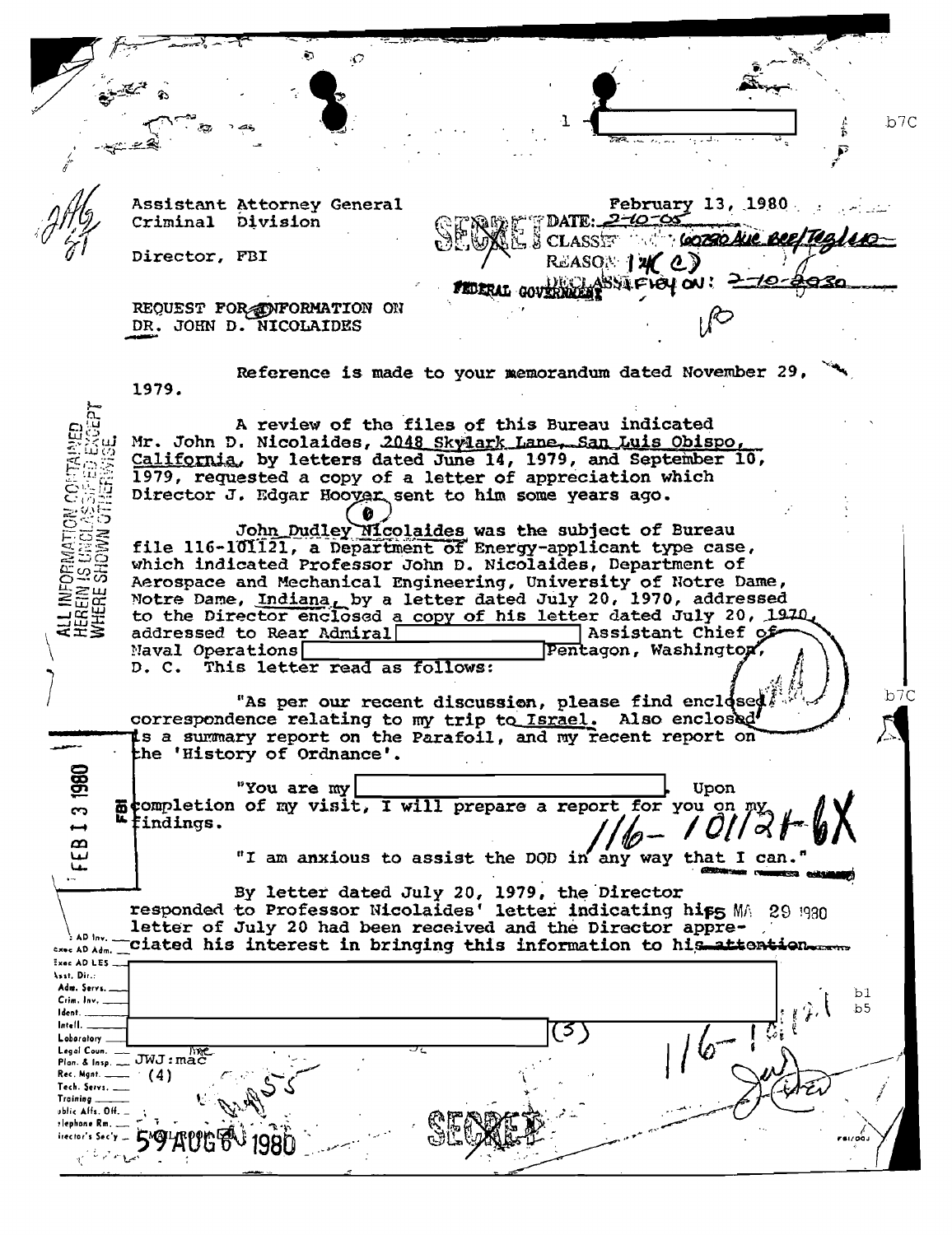

Assistant Attorney General<br>Criminal Division  $b<sub>5</sub>$ 



 $\overline{(s)}$  $\overline{\phantom{a}}$ 



ţ.

 $\Gamma_{\star}$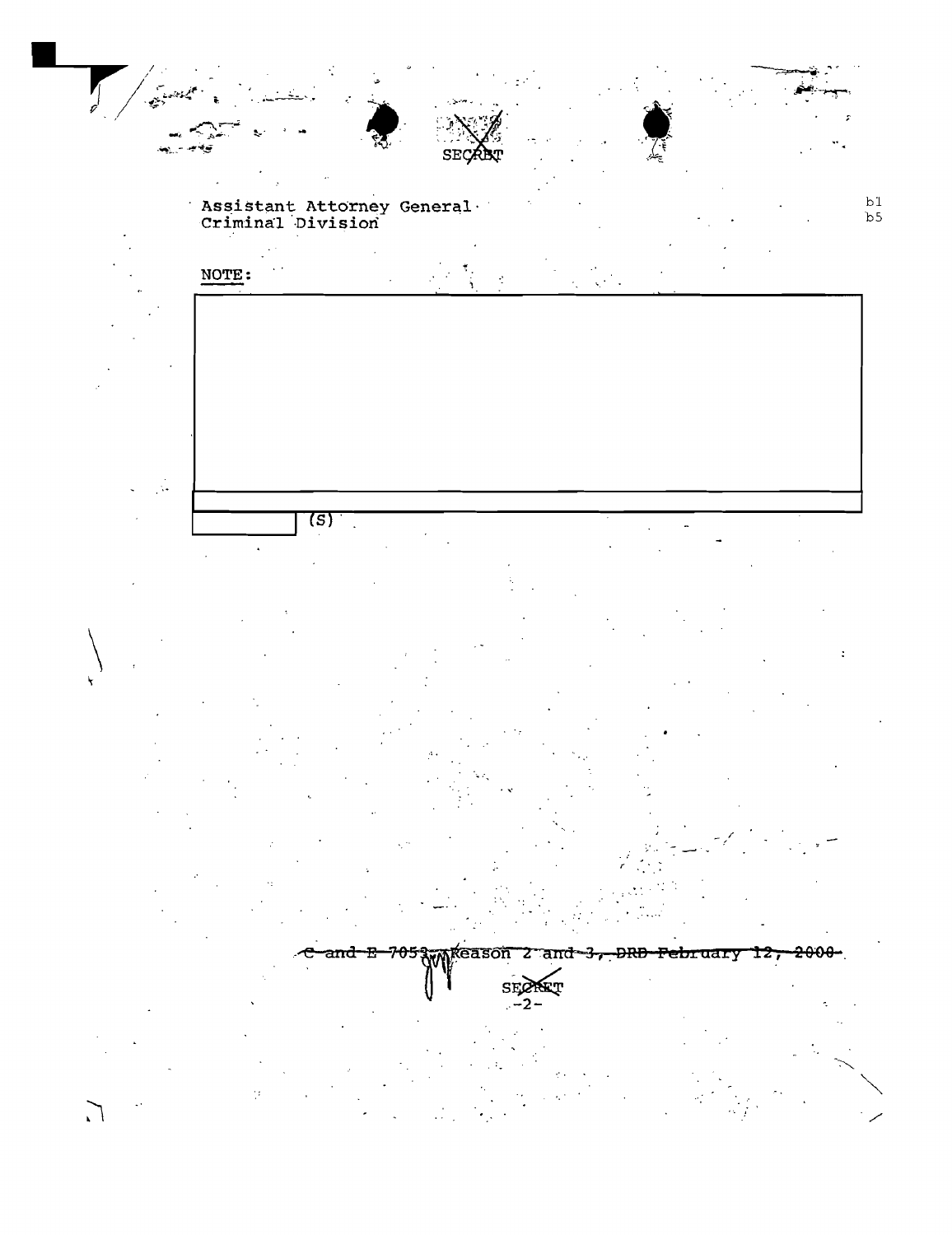UNITED STATES GOVERNMENT<sup>?</sup>  $4.6$ Iemorandum he Director 3 1980 DATE: MAR ederal Bureau of Investigation PBH: JHD: JJT:& Philip B. Heymann **FEDERAL GOVERNMENT 6-12-3791 FROM** Assistant Attorney General Criminal Division Request for Freliminary Inquiry 79 SUBJECT: Dr. John D. Nicolaides - Atomic Energy Act By a memorandum dated February 13, 1980, the Bureau advised that the only information it has on Dr. Nicolaides relates to a recent, ALL INFORMATION CONTAIN<br>HEREIN IS UNCLASSIFIED EX<br>WHERE SHOWN OTHERWISE  $b<sub>1</sub>$ Freedom of Information Act request made by him,  $b<sub>5</sub>$ We would appreciate the Bureau conducting a limited inquiry to determine whether there is any basis for further investigation under the Atomic Energy Act. Bursimac 381/80  $\overline{\text{(s)}}$ 沙地带 本 1980  $b7C$ Title 42, United States Code, Section 2274 makes ftw cares a criminal offense for anyone to communicate, transmit, or disclose a "document . . . model . . . or information at to sAGLA, 2-10-05 DAT<sub>.</sub>! **LOZZO AUC BEE/TE** CLASSIFIDED E REASON 1:4 CC  $b1$ **DECI-A-SIA**  $b<sub>5</sub>$ **SECRET** أبيبير) Form OBD-197<br>MAY 1978  $\overline{Buy}$  U.S. Sam **Bonds Regularly on the Payroll Savings Plan**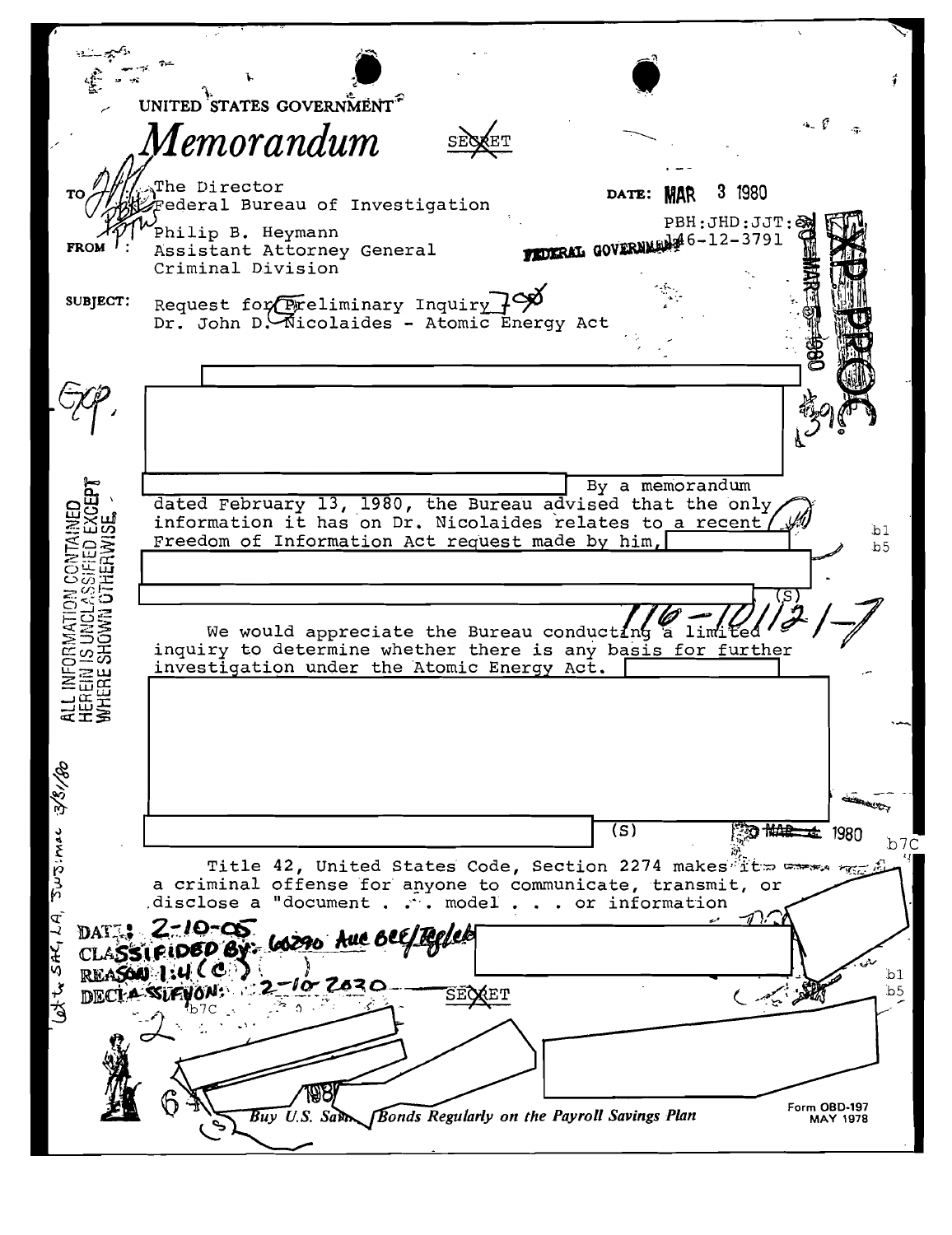

Because the applicable statute of limitations is a bar unless prosecution is undertaken within ten years after the offense has been committed, the Bureau should conduct this inquiry as expeditiously as possible. The results<br>should be furnished to the Internal Security Section. You<br>will then be advised as to what additional investigation, if any, is needed.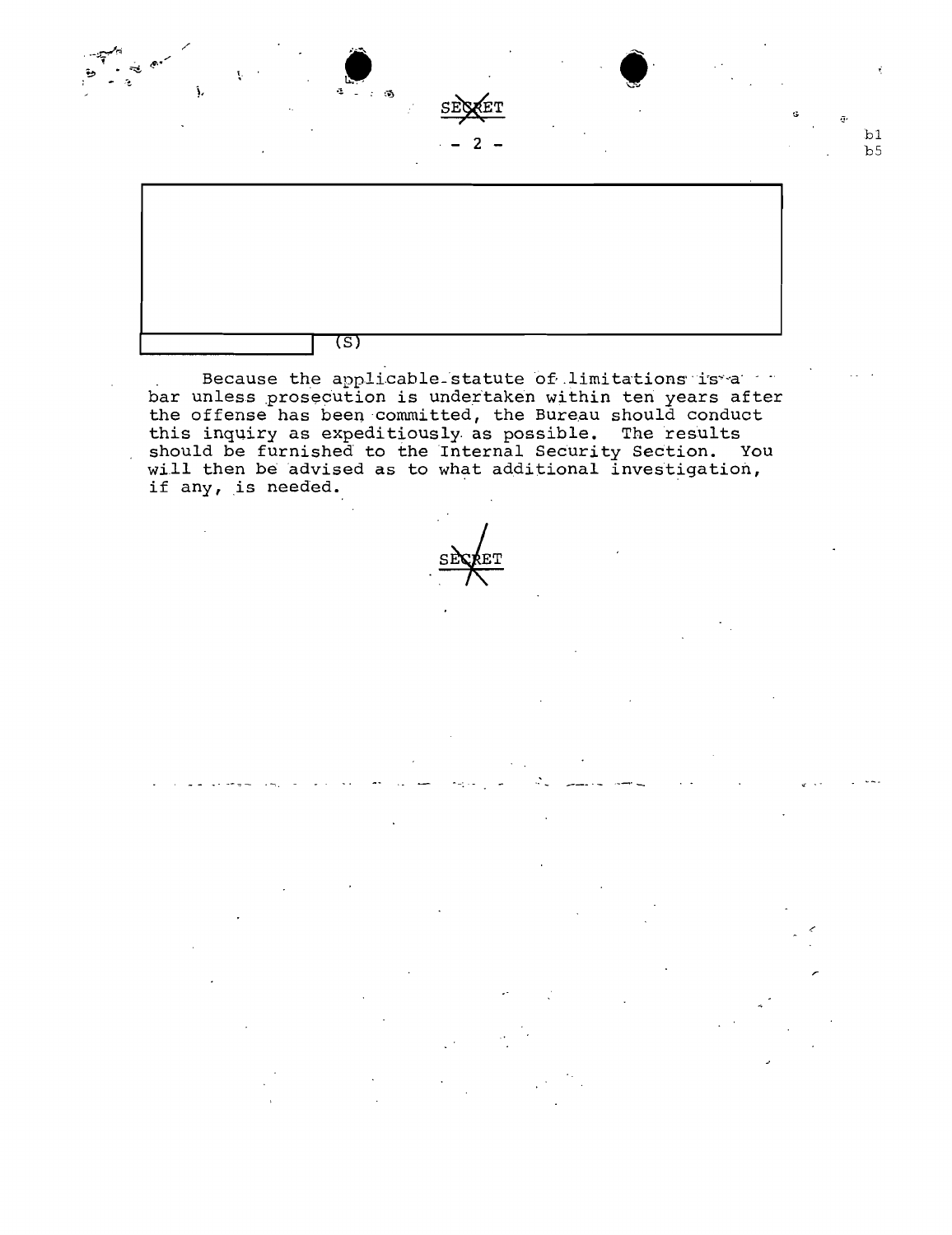$b7C$ 3/31/80 SAC, Los Angeles (203-296) (Enclosures - 2) Director, FBI (116-101121) **Fron:** REQUEST FOR FRELIMINARY INQUIRY 1999 DR. JOHN D. NICOLAIDES - ATOMIC ENERGY ACT  $b1$ Reference Los Angeles airtel and LHM dated 3/11/80. (U) randum dated 3/3/80, (S) ದಿ ನ ់ឆ្ន ũ,  $\bar{C}$ ت (S) öδ  $\overline{\textbf{(s)}}$ On 2/22/80, a letter was forwarded to the subject advising that his letter to the then Director of the FBI, J. E. Hoover, and copy of letter to President Richard M. Nixon දූ had been located and he was advised to submit another request  $\mathcal{L}$ yay **GELER** furnishing a notarized signature, date and place of birth to с¢ Ecomply with provisions of FOIA and copies of above letter  $\infty$ would be forwarded to him.  $(U)$ **AN**  $J$ *NJ*: $\stackrel{m}{\text{mac}}$ SEE NOTE PAGE 2  $\perp$  (4) 43 Exec=AD:Inv:-<del>222</del> Exec AD Adm.  $\mathcal{M}_{\alpha\alpha}$  . Exec AD LES 7053 Classified and Extended by Asst. Dir.: Reason for Extension ACIM. II, 1-2.4.2 (2 and 3) Adm. Servs.  $31.$ 2000 Crim. Inv. \_ Date of Review for Declassification March Ident. latell. Laboratory Legal Coun. "Plan, & Insp. DATE:  $b7c$ Rec. Mgnt. Tech. Servs. **CLASSE** Training \_ Public Alls. Off REASON Telephone Rm. \_\_ **DECLASSIEV OF** MAIL ROOM Director's Sec'y -FBI/DOJ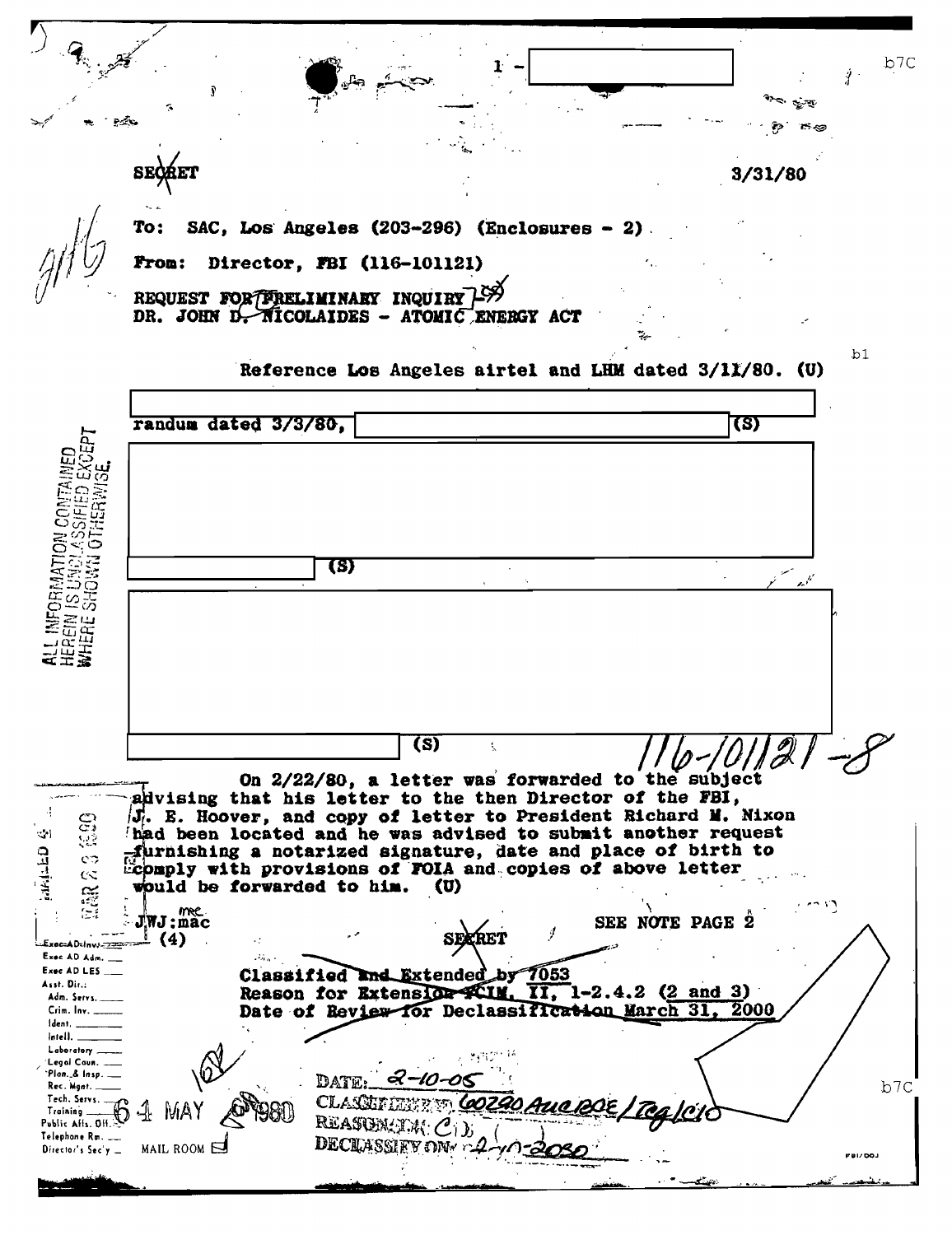

and submit results in an FD-302 to CI-2, C Unit, Intelligence  $(0)$  and  $(0)$ Division.

#### **NOTE:**

 $\mathcal{C}_{\mathcal{A}}$ Los Angeles has been requested to interview subject, to determine if pertinent information was classified.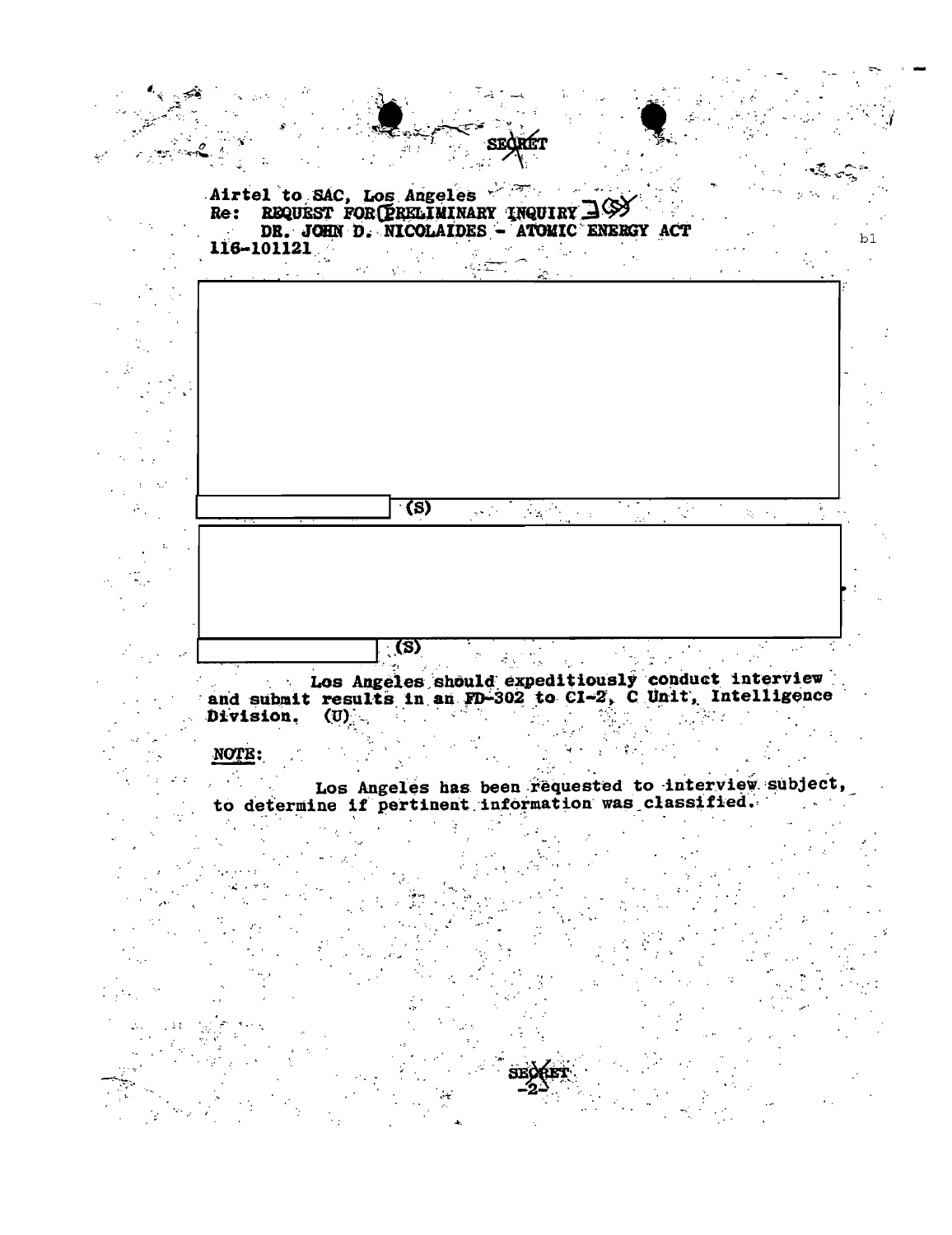$FD-36$   $(Rov. 5-22-78)$  $F B-I$ CLASSIFICATION: PRECEDENCE: TRANSMIT VIA: T TOP SECRET  $\Box$  Teletype  $\Box$  Immediate  $b1$  $\Box$  Facsimile  $\Box$  Priority **TT SECRET** x Airtel  $\Box$  Routine **CONFIDENTIAL**  $\Box$  UNCLAS E F T O  $\Box$  UNCLAS  $3/11/80$ Date.  $b1$ TO: ATTENTION: INTD, CI-2B SAC, LOS ANGELES (203-296), (7)  $\otimes$   $\mathcal{U}$ FROM: **CHANGED** RE: JOHN DUDEEY NICOLAIDES, John D. Wicolaides  $FCI$ . DECLASSIFIED BY CON 2901 ON. Title marked changed to include full middle name of subject.  $(U)$ Ш ReBuairtel to Los Angeles entitled, "JOHN D. NICOLAIDES, INFORMATION CONCERNING", dated 12/7/79. (U) ぶる Preliminary inquiry instituted on 12/10/79. ŀ١ Enclosed for the Bureau are eight copies of a  $\vec{\beta}$ letterhead memorandum (LHM) entitled, "JOHN DUDLEY NICOLAIDES" of LHN dated as above and classified "SECRET" !!-16' 0E-28 つなの As the text of the enclosed LHM indicates, Mr. Nicolaides advised he is in possession of sensitive national 了 security information which he will not discuss with anyone other than the Secretary of Defense. Mr. Nicolaides' credentials are quite impressive and it would appear logical that the information a . PLHm to Dapa d. or Susine he has to offer may very well be of significance to our national Construc defense. As stated in the LHM, Mr. Nicolaides would not confide defense. As stated in the mm, mi. nicolaries and disclose the details profession of the  $\ddot{\cdot}$ ⊴ **EED MAR 17 1980** CLASSAFIED AND EXTENDED AY. ŷ 6370 28 ÷, REASON VON EXTENSION FCINVII, 1-2.4.2 (2,3) DATE OF **ユソエロシュの**の DATE OF KEVIEW FOR APPCLARATION Ú اسلادحه **JOLY BEC** Los Angeles SECF rlb/bef  $(3)$ -b7C l6 9 Į. Approved; (Numbe) (Time FBI/DOJ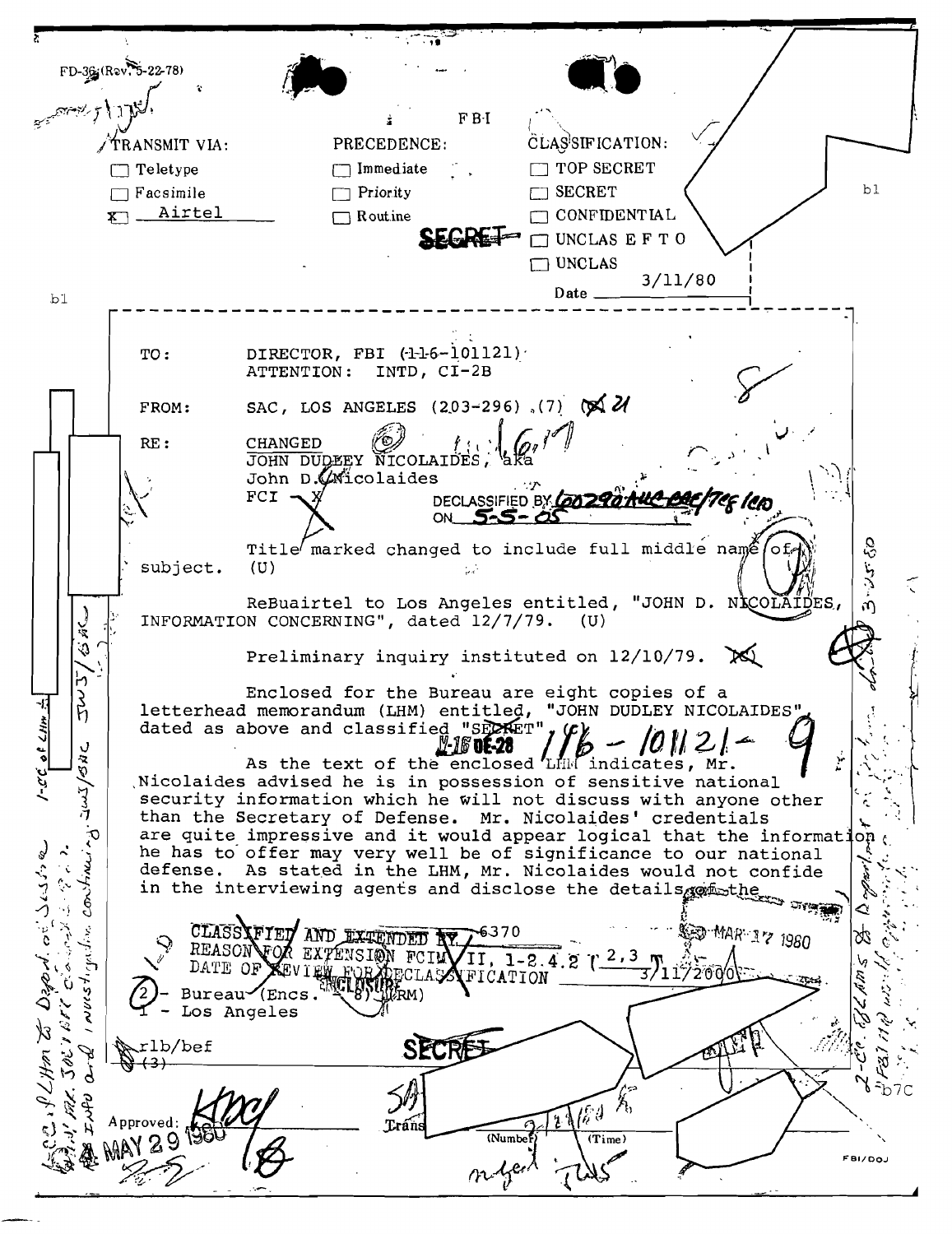



information in question. He repeatedly stated he would only disclose the information to the Secretary of Defense since it involved policy making qecisions at the highest levels of our government, and since his personal safety might be endangered if the wrong people were cognizant of those facts.

SECRET

In view of the above, Los Angeles recommends that FBIHQ, through appropriate liaison, provide sufficient copies of the enclosed LHM directly to the office of the Secretary of Defense,<br>Mr. Harold Brown. (U) Mr. Harold Brown.

~\_.-~~. **The LHM also indicates that Mr. Nicolaides was anxious**  to receive a copy of the letter written to him by former Director J. Edgar Hoover on 7/28/70, and a copy of his letter which predicated that response, since his personal copies are missing. Los Angeles recommends FBIHQ determine if copies of these letters , exist, and, if so, provide same to Mr. Nicolaides. (U)

For information of the Bureau, Mr. Nicolaides was<br>interviewed on 2/26/80, by Special Agents interviewed on 2/26/80, by Special Agents<br>of the Santa Maria Resident Agency, Los Angeles <sup>b7C</sup><br>Office. (U)

Los Angeles is placing this matter in closed status.  $(U)$ 



سيمتع المستحققين

 $\epsilon$  ,  $\omega_{\epsilon}$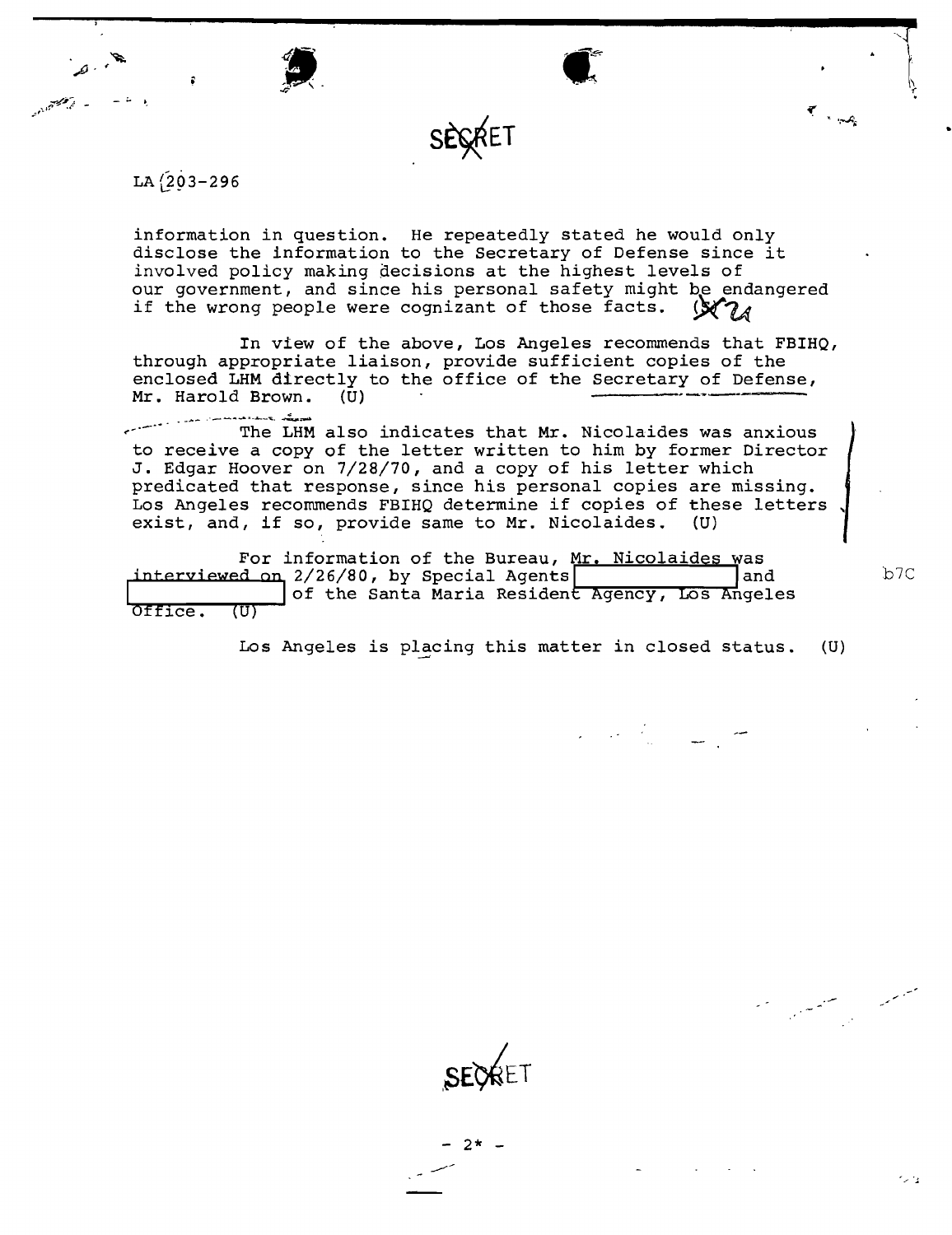$\mathbf{L}$  $FD-36$  (Rev. 5-22-78). e  $\mathbf{i}$   $\mathbf{v}$   $\mathbf{v}$  $\sum_{i}$   $\sum_{i}$   $\sum_{i}$   $\sum_{i}$   $\sum_{i}$   $\sum_{i}$   $\sum_{i}$   $\sum_{i}$   $\sum_{i}$   $\sum_{i}$   $\sum_{i}$   $\sum_{i}$   $\sum_{i}$   $\sum_{i}$   $\sum_{i}$   $\sum_{i}$   $\sum_{i}$   $\sum_{i}$   $\sum_{i}$   $\sum_{i}$   $\sum_{i}$   $\sum_{i}$   $\sum_{i}$   $\sum_{i}$   $\sum_{i}$   $\sum_{i}$   $\sum_{i}$   $\sum_{i$  $\begin{matrix} \cdot & \cdot & \cdot \\ \cdot & \cdot & \cdot \end{matrix}$ . The  $\mathbf{r}$ TRANSMIT VIA: PRECEDENCE: CLASSIFICATION:  $\Box$  Teletype  $\Box$  Immediate  $\Box$  TOP SECRET  $\Box$  Facsimile  $\Box$  Priority  $\Box$  SECRET **Airtel**  $\Box$  Routine **CONFIDENTIAL**  $\sqrt{3}$  $\Box$  UNCLAS EFT 0 ~t  $\Box$  UNCLAS  $Date \cdot \frac{5/19/80}{1}$  $\left\{ \begin{array}{c} \downarrow \ \downarrow \end{array} \right.$ , ,'- -- --------- ----------------------------------- ----- b7C TO: DIRECTOR, FBI (116-101121)<br>ATTENTION: <del>SUPERVISO</del>R SUPERVISOR **International CH ICL**  $\widetilde{\text{CI-2}}$ , C UNIT,  $\overline{\text{INTELLIGENCE}}$  DIVISION  $FROM:$  SAC, LOS ANGELES (203-296) (7) (RUC) RE: DR. JOHN D. NICOLAIDES - AEA  $FCI - X$ Re Bureau airtel to Los Angeles dated 3/31/80, Los Angeles airtel and letterhead memorandum (LHM) to the Bureau. dated  $3/11/80$ , and Bureau telephone call to Los Angeles  $5/15/80$ . (U) preliminary inquiry was initiated pertaining to the above subject on 3/31/80, by the Los Angeles Division. *IX* Enclosed for the Bureau are eight copies of an LHM entitled, "DR. JOHN DUDLEY NICOLAIDES" dated as above and classified "Sextet".  $(X^{\prime}_{V}\mathcal{L})$ bl classified "Sextet". b7C For information to the Bureau, Mr. NICOLAIDES was interviewed on the evening of  $5/15/80$ , by SA of the Santa Maria Resident Agency, Los Angeles Office. (U) ALL INFORMATION CONTAINED-HERE IS UNCLASSIFIED EXCEPT WHERE SHOWN OTHERW& EASSIFIED AND EXTENDED BY.  $\sim$   $\sim$   $\sim$ 6370 :. REASON FOR EXTENSION FCINTTI-2.4.2 (  $\frac{2,3}{\cdot}$  f ., in 1997.<br>Links BATE OF REVIEW FOR RESERVED TO THE 11 TON  $\frac{5/19/2000}{2}$ --;::,,\_\_ - Bureau (Encs.  $-\frac{1}{8}$ ). (RMY  $\frac{1}{\sqrt{6}}$  =  $0$  $|C|-1$ FORW. **AGENCY** rlb/bef DATE .  $\ddot{1}$  $k = 10 - 04$ • =~.J **臨電 MAY 27 1980** LASSIFIED BY: An 60290 EASON: 1.4 $(C)$ FOU ASSIENCENT ILL 072030  $\mathbb{R}^+$ b7C Approved:  $Transmitted$   $\frac{(Number)}{(90 \times 10^{-19})}$  $(N$ umber) FBI/OOJ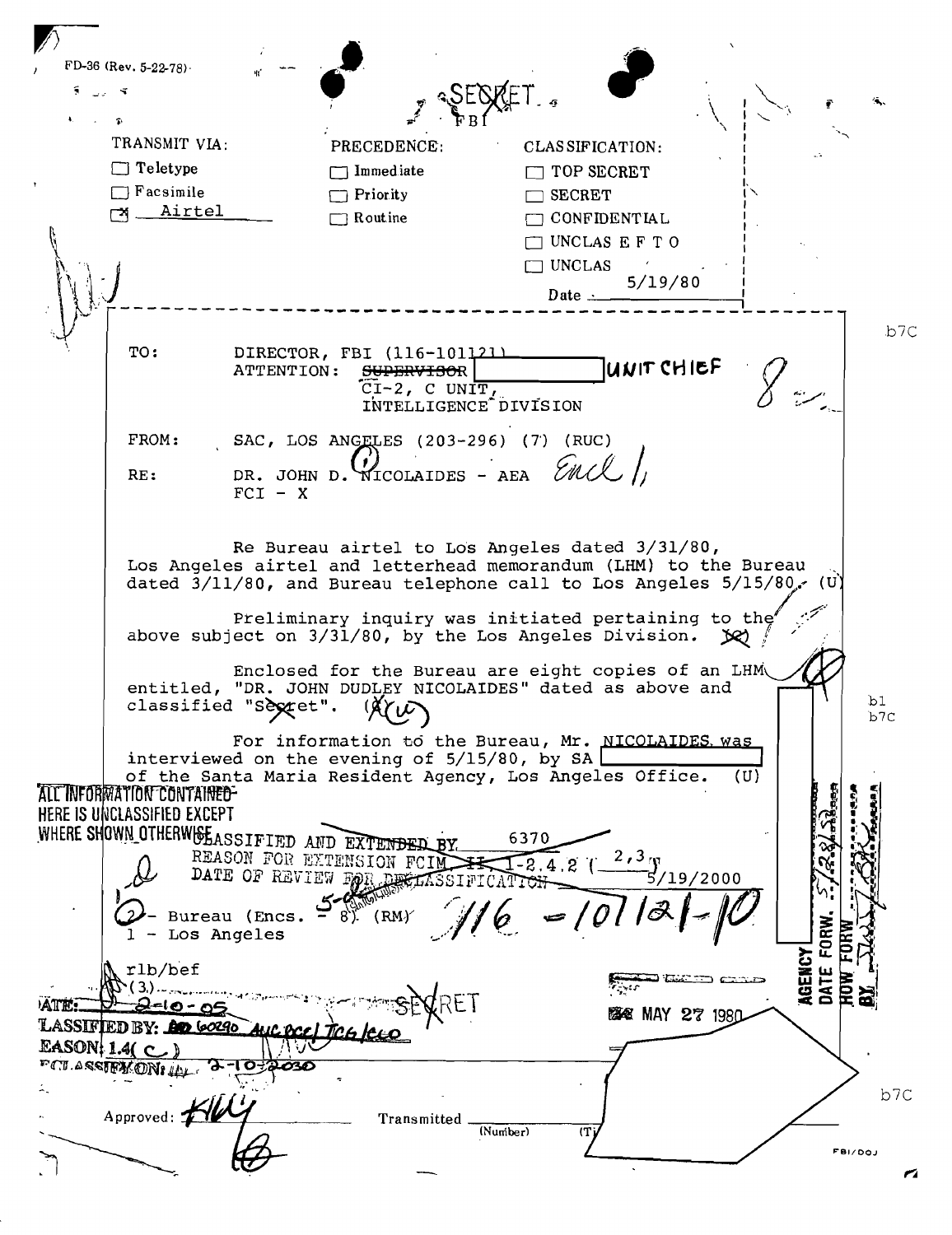

÷

 $\ddot{\bullet}$ 

#### ADMINISTRATIVE

z

Regarding paragraph 3 of referenced Bureau airtel to Los Angeles, Mr. NICOLAIDES advised that he has not received any correspondence from FBIHQ dated 2/22/80, and has not submitted another request to the FBI for a copy of former Director of the FBI, JOHN E. HOOVER's, letter to him. (U)

.i.

For information to the Bureau, it also appears, as set  $b^{\text{th}}$ forth in the attached LHM, that Mr. NICOLAIDES has only discussed information pertaining to the atomic bomb possibly in possession or developed by the Israeli Government in 1970, in his letters to former Director HOOVER and President NIXON,

| and to the writer. (S) |                             |
|------------------------|-----------------------------|
|                        |                             |
|                        |                             |
|                        | $\overline{\mathcal{R}(s)}$ |

In view of the fact that there is no further investigation to be conducted by the Los Angeles Division, this case is being placed in an RUC status. (U)



/

,...

 $- 2* -$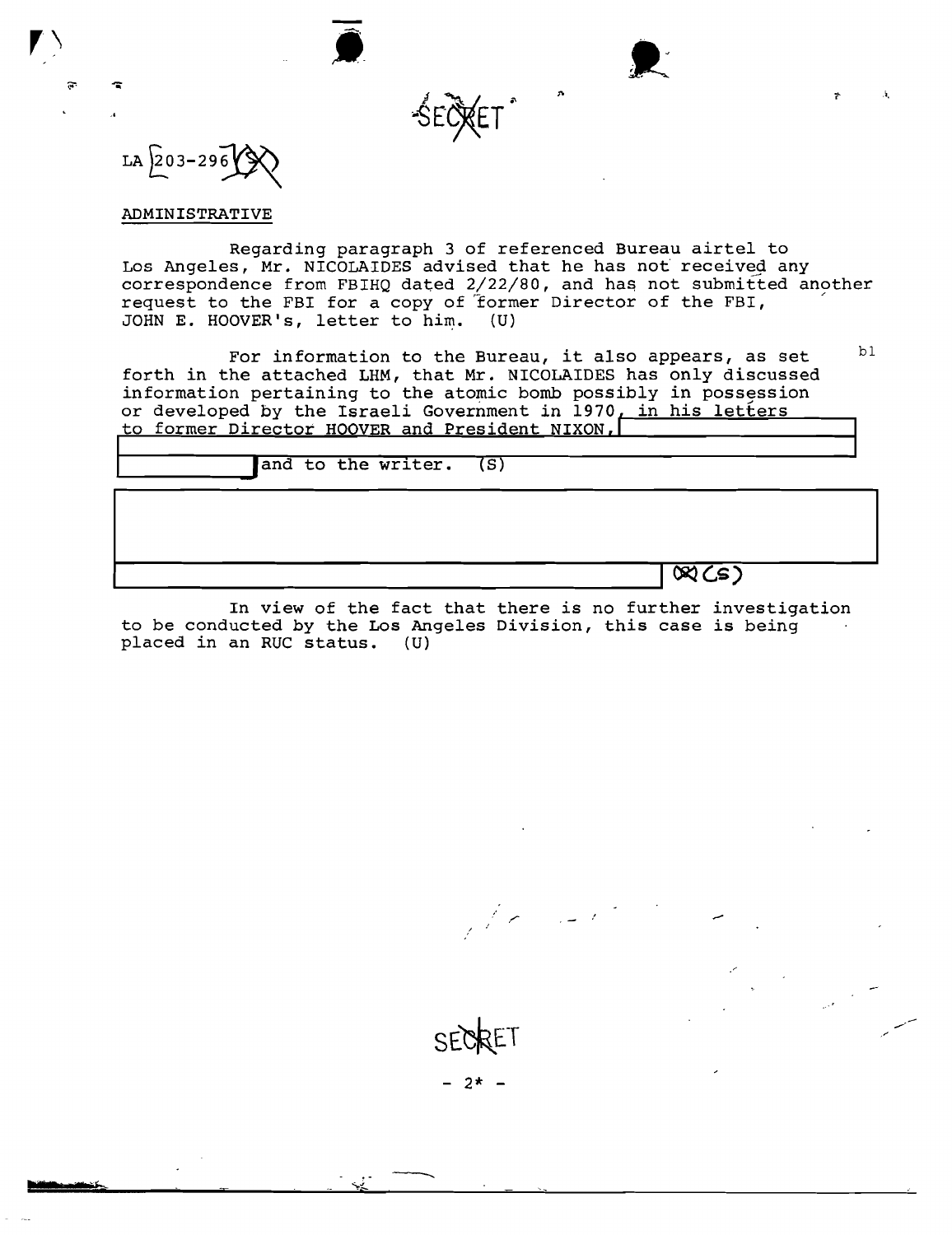

In Reply, Please Refer to

File No.

## UNITED STATES DEPARTMENT OF JUSTICE

FEDERAL BUREAU OF INVESTIGATION Los Angeles, California May 19, 1980 -



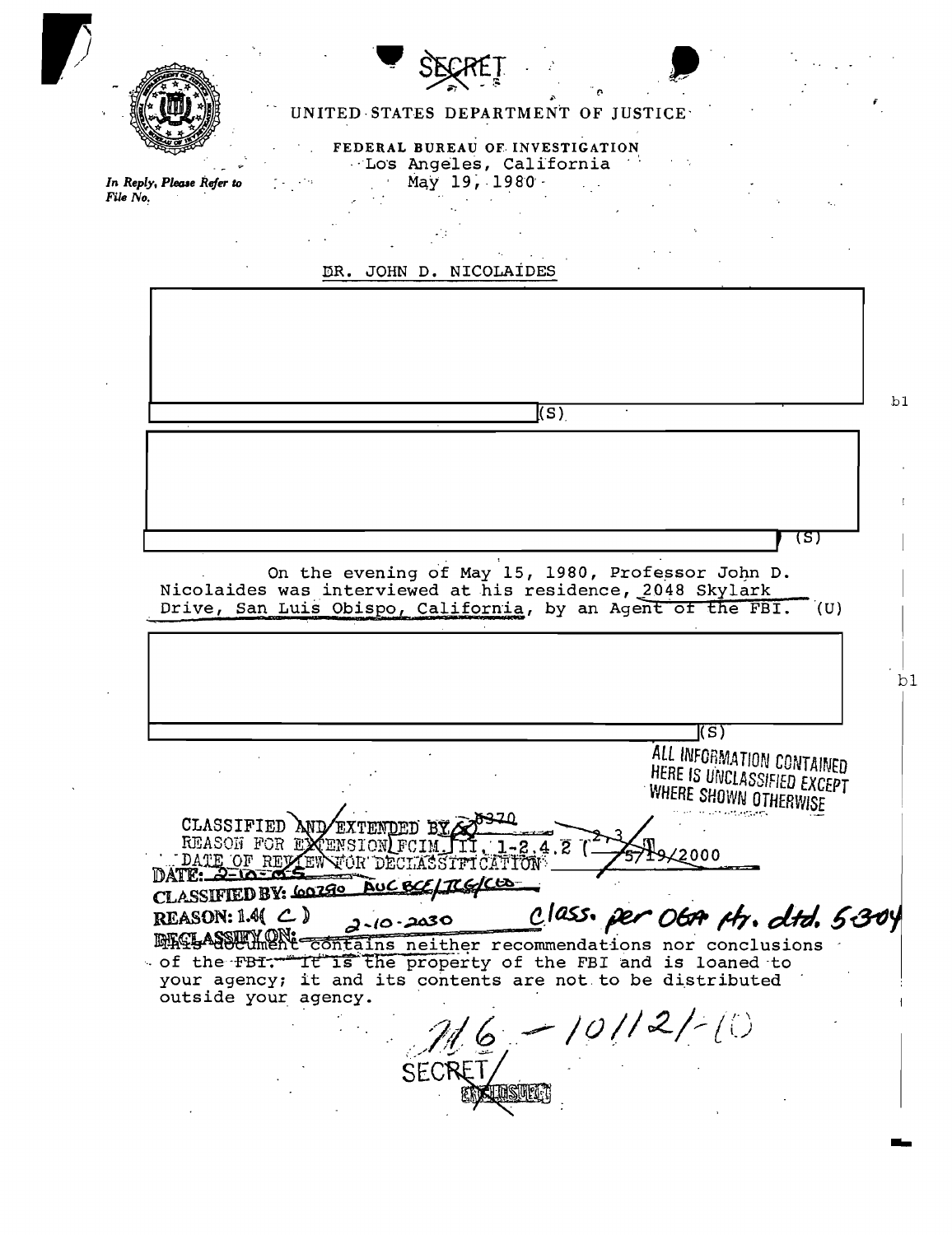DR. JOHN D. NICOLAIDES

,.,

bl (S) bl  $\begin{pmatrix} \mathbf{S} \end{pmatrix}$ 

,:/ , • c!.. .:!:'

He did supply or ship to the Israeli Government, subsequent to his return to the United States in 1970, a dynamic testing wind tunnel model and some parafoils. He advised that this dynamic testing wind tunnel model is a technique that he personally developed and perfected for use in aeronautical engineering and it is not classified in any manner. It can be used for various tests of various items pertaining to aeronautical  $b1$ <br>engineering and flight dynamics. (U) engineering and flight dynamics.



Upon his return to the United States in 1970, he personally felt 'that the Israeli Government had' already perfected an atomic bomb. He also felt that, the only individuals in the United States' Government at that time that he could fully trust were former Director of the FBI, John, E. Hoover; and the President of the United States, Richard M. Nixon. He stated that at this time he

 $\sim$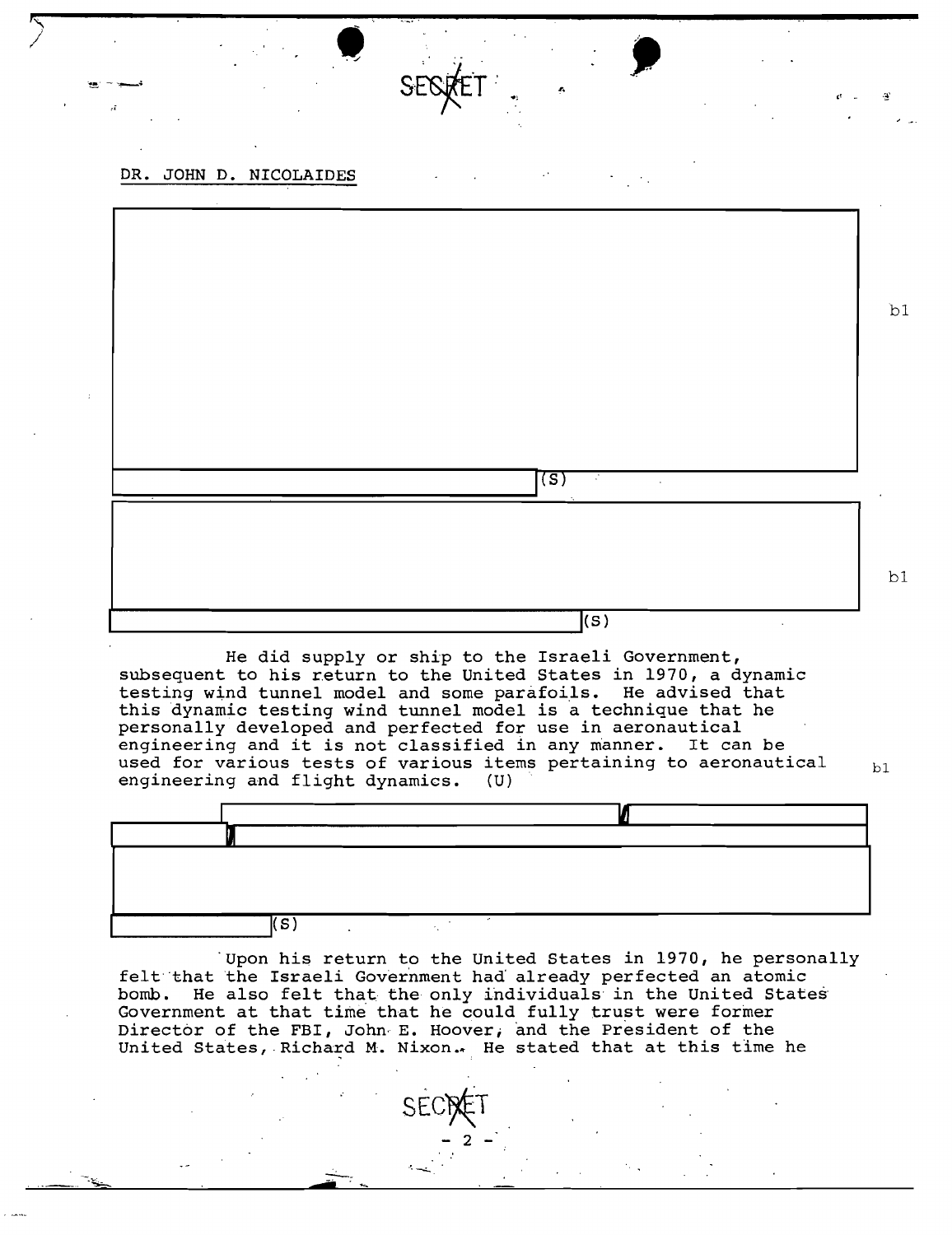DR. JOHN D. NICOLAIDES

addressed letters to both of these individuals relating his thoughts and the possibility that the Israelis had developed an atomic bomb. As a result of these letters, he received a personal letter from former Director Hoover and from Secretary of State Henry Kissinger expressing their thanks for his interest. Other than these letters to former Director Hoover and President Nixon, he has never mentioned to anyone his belief that the Israeli Government had the atomic bomb in 1970.



He also mentioned to these three individuals that the Israelis had questioned him concerning the use of his invention, the parafoil, as to whether it could be used as a decoying device flown from a naval warship which would act as a decoy against the Egyptian Styx missile. He did advise the Israelis that this appeared to be a good use of his invention, the parafoil. (U) -

**DECSY** 

's)

 $b1$ 

 $b1$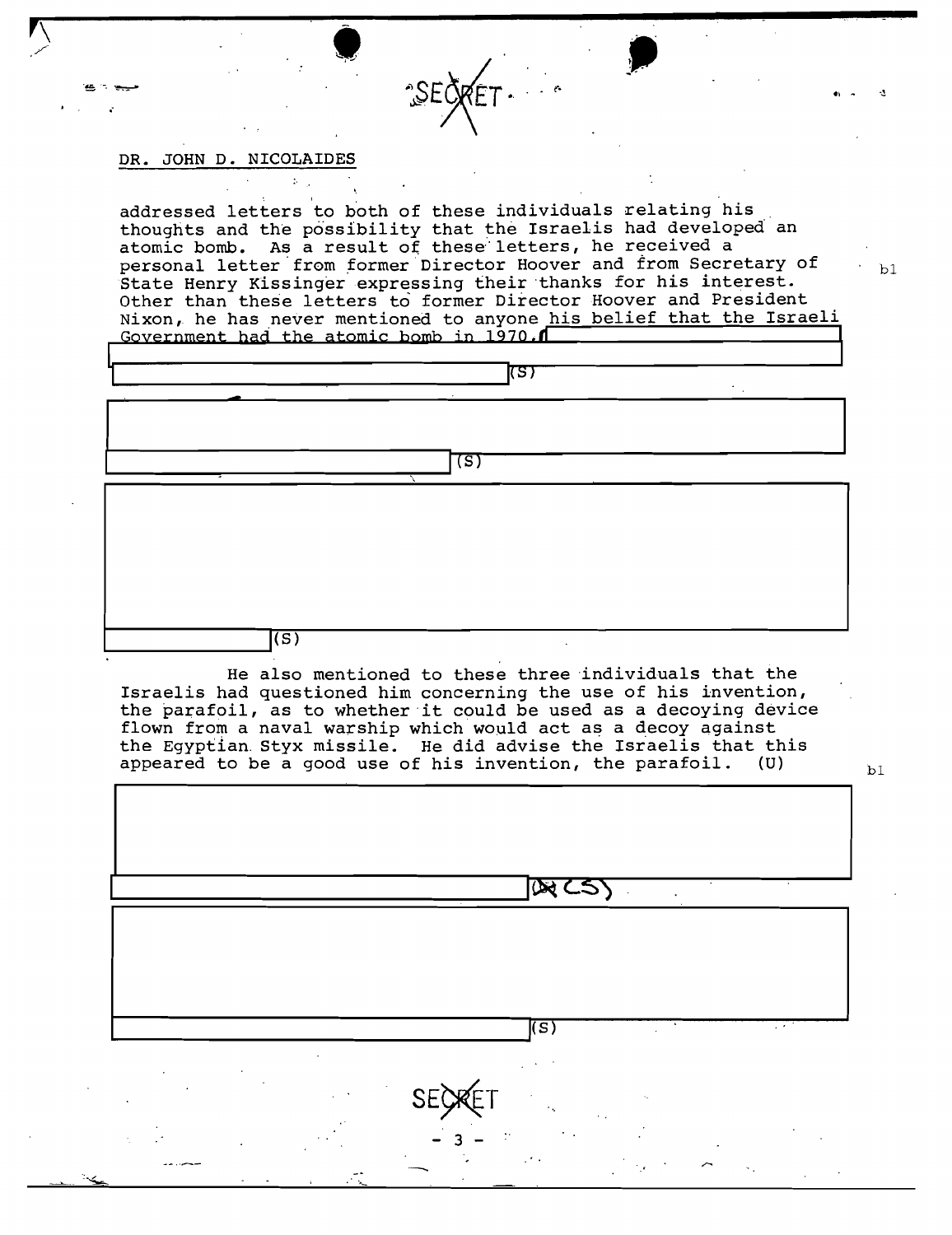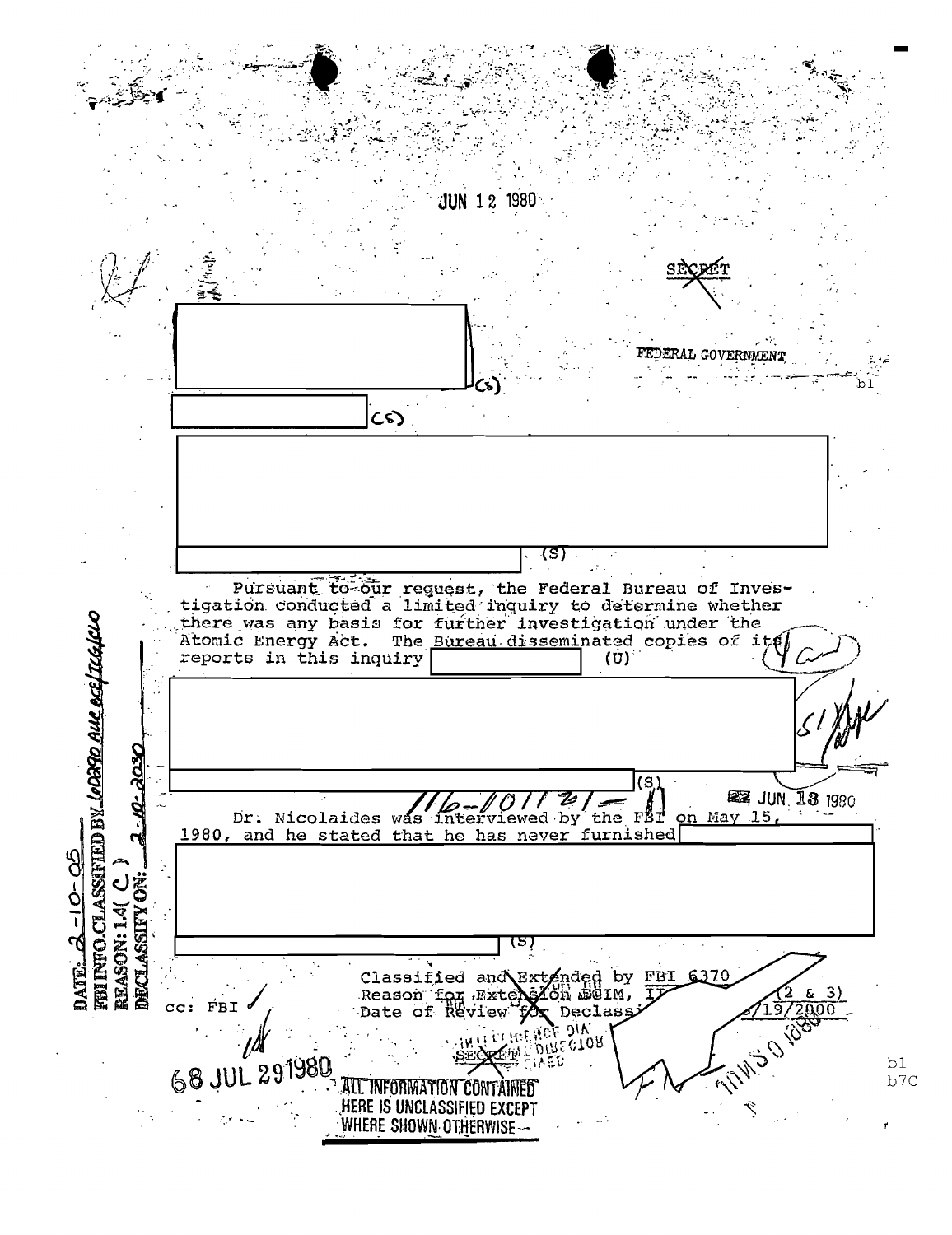

Dr. Nicolaides has clarified the original information<br>het himself had supplied to your Agency, and there is no<br>indication that he committed a violation of the Atomic  $\widetilde{\text{Energy}}$  Act. (U).

It is our opinion, therefore, no additional investi gation is warranted.  $\sum_{\substack{ \mathbf{y} \in \mathcal{X}^{\mathcal{X}^{\mathcal{X}}}_{\mathcal{X}^{\mathcal{X}}_{\mathcal{X}} \cap \mathcal{X}^{\mathcal{X}}_{\mathcal{X}^{\mathcal{X}}_{\mathcal{X}}}}}\rho_{\mathcal{X}^{\mathcal{X}^{\mathcal{X}}_{\mathcal{X}}}}(\mathcal{X})}$ 

Very truly yours,

Philip B. Heymann Assistant Attorney General Criminal Division

By.: Mark Richard Deputy Assistant Attorney General

cc: Federal Bureau of Investigation

 $\mathbf{r}$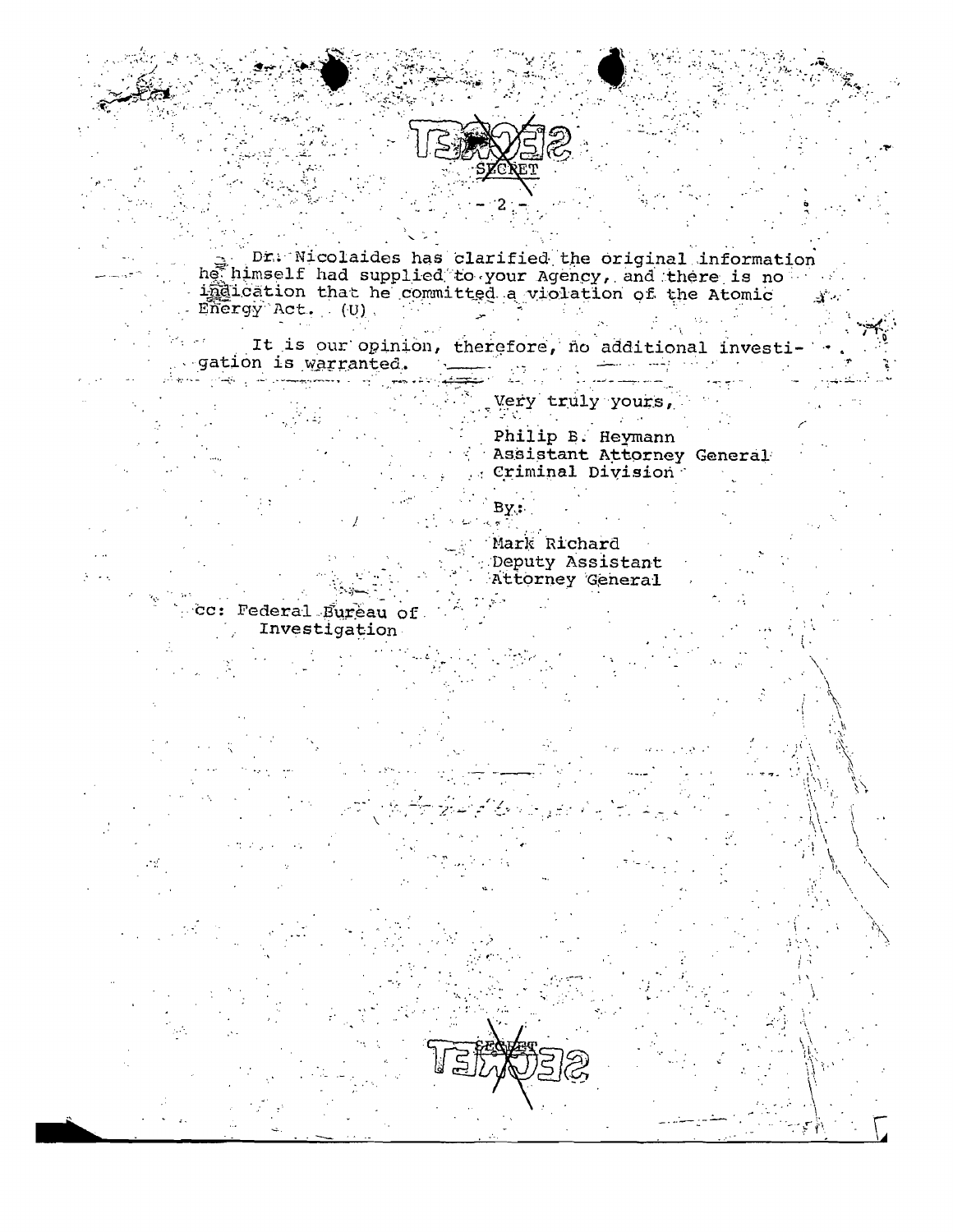A0427041041

RR HO DE LA 023  $R$  009 0411Z/FEB 84 | RFFB 84 U U C FM LOS ANGELES (203-296 TO DIRECTOR ROUTINE

**BT** 

SECRET DR. JOHN DENICOLAIDES, FCI-X.

THIS COMMUNICATION IS CLASSIFIED SECRET IN ITS ENTIRETY ON THE NIGHT OF FEBRUARY 3, 1984, THE ABOVE SUBJECT TELEPHONICALLY CONTACTED THE NIGHT SUPERVISOR OF THE FBI, LOS ANGELES, CALIFORNIA, AND REQUESTED AN IMMEDIATE INVESTIGATION INTO THE THEFT OF FOUR NATIONAL SECURITY AIRCRAFT HAVING A CLASSIFIED NATURE.

A REVIEW OF THE RECORDS OF THE LOS ANGELES DIVISION REVEAL THATAN INVESTIGATION PERTAINING TO THE SUBJECT WAS PREVIOUSLY CONDUCTED AND LETTERHEAD MEMORANDUMS DATED MARCH 11, 1980 AND MAY 19, 1980, WERE SUBMITTED FOR DISSEMINATION.

ON FEBRUARY 6, 1984, THE SUBJECT CONTACTED AN AGENT OF THE FBI AT THE SANTA MARIA, CALIFORNIA RESIDENT AGENCY WITH WHOM HE HAS BEEN IN PREVIOUS CONTACT.

 $16 - 101$ 

**MAR 27 1984** 

<u> 10-05 AS </u> SSIFIED BY: CO230 AUC OCC/TCG/CL  $REASON: 1.4(C)$ DECLASSIFY ON: 2-10-2031 **伤生APR191984** . . . .

INFORMATION **CONTAINED** HERE IS UNCLASSIFIED EXCEPT where shown otherwise

ም ልቤ።

b7C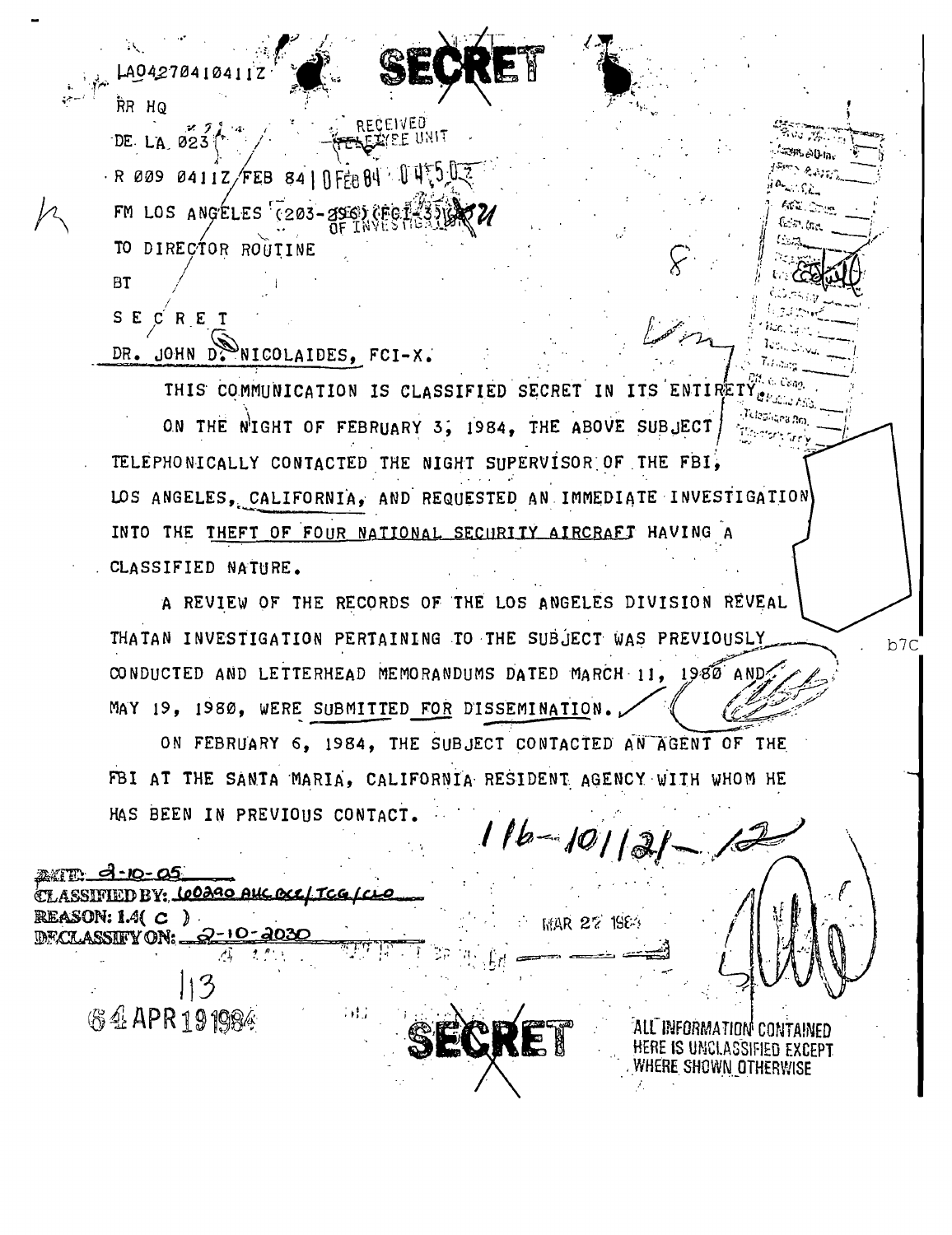DURING THE COURSE OF THE TELEPHONIC CONVERSATION WITH THE SUBJECT. HE FURNISHED THE FOLLOWING INFORMATION:

**QET** 

PAGE TWO (203-296)

HE IS NO LONGER EMPLOYED AS A PROFESSOR AT CALIFORNIA STATE POLYTECHNIC UNIVERSITY (CAL POLY), SAN LUIS OBISPO, AFTER HAVING TAKEN A LEAVE OF ABSENCE TWO YEARS AGO. SINCE THAT TIME HE HAS NOT BEEN ON THE CAMPUS AT CAL POLY. HE HAS WORKED UNDER VARIOUS CONTRACTS FOR THE DEPARTMENT OF DEFENSE (DOD) AND CIVILIAN CONTRACTS AFTER LEAVING CAL POLY. HE ADDED THAT HE HAD THEN FULLY RETIRED FROM CAL POLY LAST SPRING.

HE ADVISED HE WAS WRITING A LETTER TO THE DIRECTOR OF THE THE SECRETARY OF DEFENSE, THE ATTORNEY GENERAL, FBI. AND THE SECURITY OFFICER OF THE NAVAL SEA SYSTEMS COMMAND REQUESTING THAT AN INVESTIGATION BE CONDUCTED PERTAINING TO FOUR EXPERIMENTAL AIRCRAFT REFERRED TO BY HIM AS "PARAFOILS", WHICH ARE ALL\_VERY\_HIGHLY\_CLASSIFIED-AND-WHICH-HAVE-BEEN\_SIOLEN BY CAL POLY FROM HIM.

'n1

HE ADVISED THAT HE HAS HAD NUMEROUS WRITTEN COMMUNICATIONS AND MEETINGS WITH THE PRESIDENT OF CAL POLY AND THE BUSINESS MANAGER OF CAL POLY PERTAINING TO THE QUESTIONED AIRCRAFT, WHICH